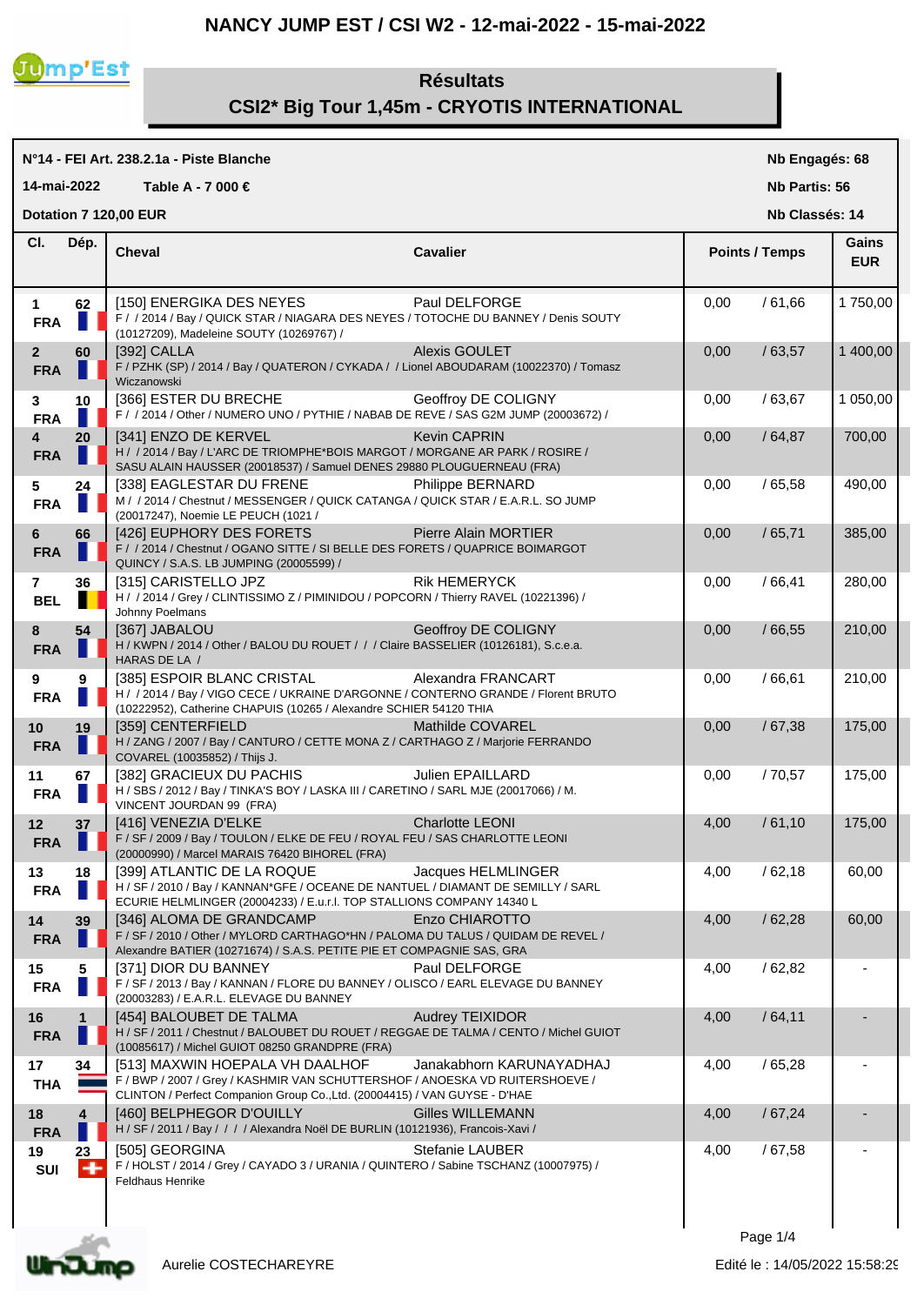### **N°14 - FEI Art. 238.2.1a - Piste Blanche**

**14-mai-2022 Table A - 7 000 €**

**Nb Engagés: 68**

**Nb Partis: 56**

|                  | Dotation 7 120,00 EUR |                                                                                                                                                                                     |                            |       | Nb Classés: 14        |                     |  |
|------------------|-----------------------|-------------------------------------------------------------------------------------------------------------------------------------------------------------------------------------|----------------------------|-------|-----------------------|---------------------|--|
| CI.              | Dép.                  | <b>Cheval</b>                                                                                                                                                                       | <b>Cavalier</b>            |       | <b>Points / Temps</b> | Gains<br><b>EUR</b> |  |
| 20<br><b>FRA</b> | 31<br>ш               | [352] ARGENTINA DE FEYELE<br>F / / 2010 / Bay / JOYAU DE BLOYE / ELECTRE DU BANY / JT'ADORE / Emilie MATZ (10219019)                                                                | Pierre COITEUX FONTAINE    | 4,00  | /67,74                |                     |  |
| 21<br><b>FRA</b> | 64                    | [414] DMYKO<br>F / / 2013 / Bay / MYLORD CARTHAGO / KOJADE DU MORAN / DOUBLE D'ELLE*HN / Daniele<br>SPENLENHAUER (10216039), Rene SPENLENHAUER /                                    | Eric LELIEVRE              | 4,00  | /67,81                |                     |  |
| 22<br><b>FRA</b> | 21                    | [453] OLIVER S&T<br>H / BWP / 2014 / Grey / BIENNO VAN HET SONNISHOF / TIAMO Z / TOSHI / Sebastien<br>WALTHER (10190078) /                                                          | <b>Frederic SONNTAG</b>    | 4,00  | /68,47                |                     |  |
| 23<br><b>USA</b> | 32<br>≋≡              | [518] BEC ALTER EGO<br>F / ISH / 2013 / Chestnut / BEC ARMANI / JERMANJI / GELHA'S VDL EMILION / Anna DUFF<br>(10059633) / Brian Duff                                               | Paris SELLON               | 4,00  | /68,56                |                     |  |
| 24<br>LIE        | 27                    | [470] GOLDEN LADY<br>F / KWPN / 2011 / Bay / CASSINI GOLD / IEAPOSTARA D. / SAN PATRIGNANO MISTER /<br>H-JUMPING SA (20018746) /                                                    | Jennifer HOCHSTADTER       | 4,00  | /69,36                |                     |  |
| 25<br><b>LIE</b> | 44                    | [472] EVEREST D'ELLIPSE<br>H / SF / 2014 / Chestnut / VAGABOND DE LA POMME / ROUKY D'ELLIPSE / KANNAN / Esther<br>STEIGER (10110332) / S.N.C. Ellipse                               | Vanessa-Joy NÄGELE         | 4,00  | /70,08                |                     |  |
| 26<br>SUI        | 48<br>÷               | [497] CHAMADE GESMERAY<br>F / SF / 2012 / Chestnut / OGANO SITTE / STELLA GESMERAY / CASSINI II / Eva HERZIG<br>(10134782), Romy HERZIG (10143091) / Nicole POLLET 34300 AGDE (FRA) | Romy HERZIG                | 4,00  | /71,22                |                     |  |
| 27<br><b>FRA</b> | 15                    | [445] VDL GROEP SABECH D'HA<br>M / SF / 2006 / Bay / QREDO DE PAULSTRA / FLUO DE L'ODON / TALENT PLATIERE / Hubert<br>DOUBLET (10127703) / M. HUBERT DOUBLET, THEVILLE (FRA)        | Louise SADRAN              | 4,00  | /71,53                |                     |  |
| 28<br>SUI        | $\mathbf{7}$<br>÷     | [493] CARTHAGE DU LOZON<br>H / SF / 2012 / Chestnut / MYLORD CARTHAGO*HN / NET STELLA DU LOZON / QUICK STAR /<br>Jean-Pierre FASEL (10177773) / Vignaud Laurent                     | Romain DUGUET              | 6,00  | /74,65                |                     |  |
| 29<br><b>FRA</b> | 41                    | [409] L'ARKO ERES Z<br>H / / 2012 / Bay / L'ARC DE TRIOMPHE*BOIS MARGOT / IRENE / ELAN / Hubert STEINER<br>(10198361) /                                                             | Mathieu LAVEAU             | 8,00  | /62,75                |                     |  |
| 30<br><b>FRA</b> | $\mathbf{3}$          | [389] GABALIER<br>H / HANN / 2013 / Bay / GREY TOP / NELLY EGETOFT / / Franck GOUBARD (10001348) /<br>Christian Werthmann                                                           | <b>Franck GOUBARD</b>      | 8,00  | /66,62                |                     |  |
| 31<br><b>FRA</b> | 56                    | [386] EVE D'OUILLY<br>F / / 2014 / Other / QLASSIC BOIS MARGOT / TEFNOUT D'OUILLY / POOR BOY / Alexandra<br>LEBON NOEL DE BURLIN (10121931) / Alexandra LEBON NOEL DE BURLIN 1      | Alexandra FRANCART         | 8,00  | /67,41                |                     |  |
| 32<br><b>FRA</b> | 14                    | [412] DIVA DU LEON<br>F / SF / 2013 / Chestnut / QLASSIC BOIS MARGOT / AMANDE DE LAUNAY / QUAPRICE<br>BOIMARGOT QUINCY / S.C. KLEAR'ROUND (20018809) / ELEVAGE DU LEON 22960 PL     | Jeremy LE ROY              | 8,00  | /67,77                |                     |  |
| 33<br>CAN        | 53<br>ŀ               | [324] UNO ORCA Z<br>H / ZANG / 2012 / Bay / ULOVE DES CHARMES / ORCA / SAN CARLOS / Timur LECKEBUSCH<br>(10213199) / Ludwig Decker                                                  | Nikolaus LECKEBUSCH-PETERS | 8,00  | /68,03                |                     |  |
| 34<br><b>FRA</b> | 68                    | [365] LA FOLIE DE LA BASTIDE                                                                                                                                                        | Coralie DE COLIGNY         | 8,00  | /68,88                |                     |  |
| 35<br><b>FRA</b> | 40                    | [448] DUBAI MOUCHE<br>H / / 2013 / Bay / L'ARC DE TRIOMPHE*BOIS MARGOT / OLYMPE MOUCHE / KANNAN /<br>S.A.R.L. ETRIER DE MOSELLE (20005413) /                                        | <b>Matthieu SCHMITT</b>    | 8,00  | /69,18                |                     |  |
| 36<br><b>FRA</b> | 12                    | [354] ELEIKA S<br>F / HOLST / 2012 / Bay / CONNOR / LORDANO / / SARL ECURIES DE LA SOURCE (20006143) /<br><b>ZG SIEVERS</b>                                                         | Anne COLLIN MATHIEU        | 8,00  | /69,37                |                     |  |
| 37<br>SUI        | 57<br>۰               | [504] DOUBLE KA DE L'ESQUES<br>H / SF / 2013 / Bay / KANNAN / KAROLEVA / APACHE D'ADRIERS / Pierre KOLLY (10008181) /<br>M. Laurent Jamault                                         | Pierre KOLLY               | 8,00  | /72,02                |                     |  |
| 38<br><b>ALG</b> | 30                    | [302] CARO<br>H / WESTF / 2011 / Other / CONGRESS / LADY DEL / / SHEINYCH TETIANA /                                                                                                 | Mohamed Lamine KHEDDACHE   | 8,00  | /72,76                |                     |  |
| 39<br><b>FRA</b> | 6                     | [449] CHOCOPRINCE Z<br>M / ZANG / 2007 / Bay / CALVINO Z / LANDINA Z / LANDS RIVER / E.U.R.L. ELOLOC (20017440)<br>/ Noordenne Van BM                                               | Elora SCHMITTER            | 9,00  | /73,15                |                     |  |
| 40<br><b>FRA</b> | 43                    | [374] DUM DUM<br>H / SF / 2013 / Chestnut / UNION JACK VELVET / IOUPY DE SAINT LEO / DUM'POM / Philippe<br>DOTTI (10183493), Anthony MOROY (10269391 / Helene Deglane-Lhen          | Nicolas DESEUZES           | 10,00 | /74,17                |                     |  |
| 41<br><b>FRA</b> | 22                    | [350] DEAUVILLE DE PARISIS<br>H / / 2013 / Chestnut / JARNAC / LIECORDE / CONCORDE / Alix ROLAND BILLECART<br>(10217769) /                                                          | Jules CHIAROTTO            | 12,00 | /69,07                |                     |  |
|                  |                       |                                                                                                                                                                                     |                            |       |                       |                     |  |

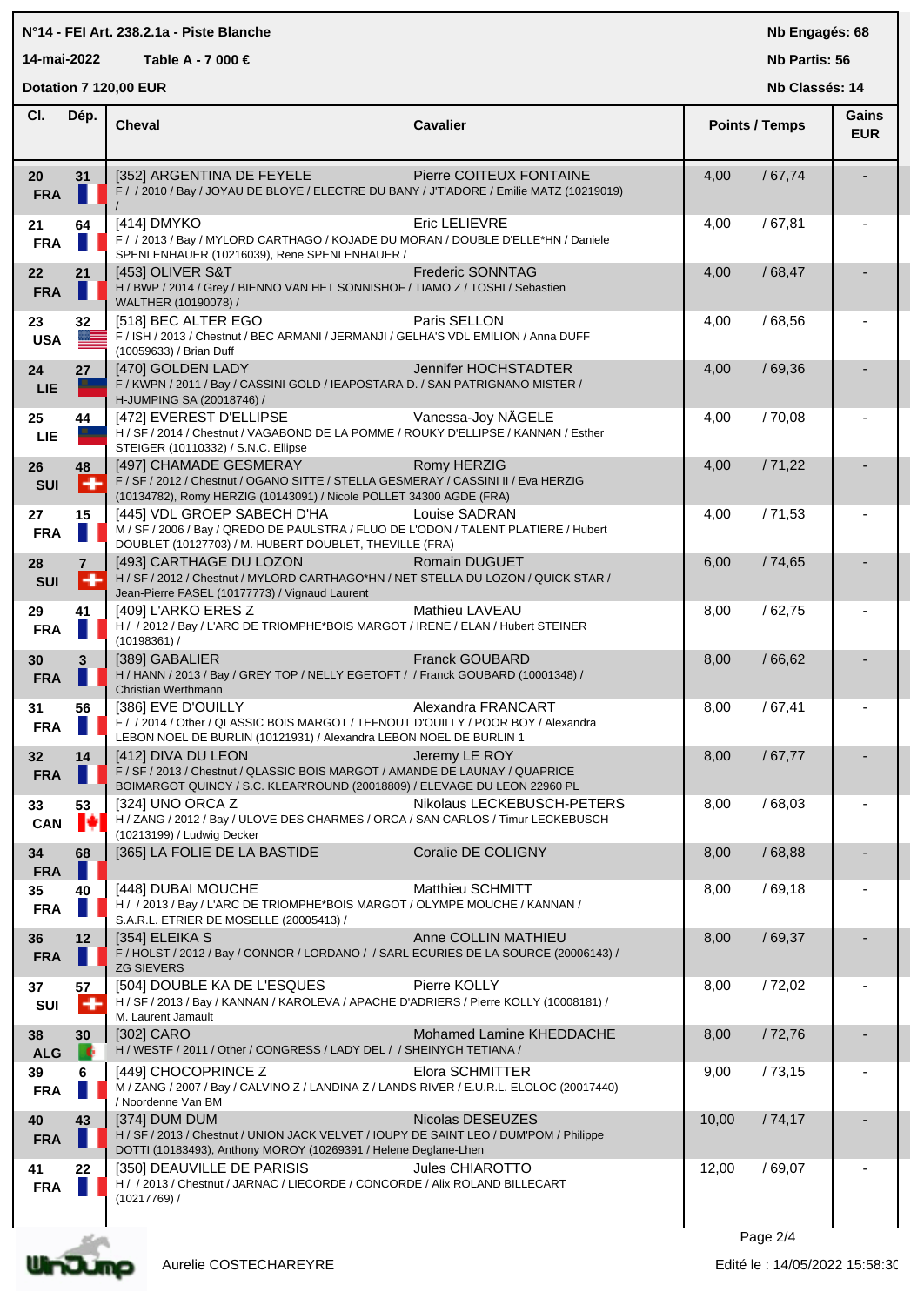### **N°14 - FEI Art. 238.2.1a - Piste Blanche**

**14-mai-2022 Table A - 7 000 €**

**Nb Engagés: 68**

**Nb Partis: 56**

|                         | Dotation 7 120,00 EUR<br>Nb Classés: 14 |                                                                                                                                                                                                          |                               |                       |                     |
|-------------------------|-----------------------------------------|----------------------------------------------------------------------------------------------------------------------------------------------------------------------------------------------------------|-------------------------------|-----------------------|---------------------|
| CI.                     | Dép.                                    | <b>Cheval</b>                                                                                                                                                                                            | <b>Cavalier</b>               | <b>Points / Temps</b> | Gains<br><b>EUR</b> |
| 42<br><b>BEL</b>        | 47                                      | [311] ARMAGEDDON VH<br><b>LEEUWERIKENHOF</b><br>H / / 2010 / Chestnut / AMOUR HE VAN T LEEUWERIKENHOF / URQUELLE DEUX VH<br>POLDERHOF / TENOR MANCIAIS / Stal 't Leeuwerikenhof (20000013) / freddy demu | Freddy DEMUYNCK               | /69,23<br>12,00       |                     |
| 43<br><b>FRA</b>        | 25                                      | [355] DICAPRIO DU LANDIN<br>M / / 2013 / Chestnut / SCENDIX / HOLLYWOOD / NARCOS II / SARL HARAS DU LANDIN<br>$(20003000)$ /                                                                             | <b>Edouard CORAL</b>          | 12,00<br>/69,88       |                     |
| 44<br><b>LUX</b>        | 46                                      | [475] BRIX 19<br>M / HOLST / 2013 / Bay / / / / Christian WEIER (10022170) /                                                                                                                             | <b>Christian WEIER</b>        | /70,91<br>12,00       |                     |
| 45<br><b>BEL</b>        | 45                                      | [306] APREMIER<br>M / SF / 2010 / Bay / DIAMANT DE SEMILLY / GINA VAN ESSENE / NONSTOP / Isabelle<br>DELFERRIERE (10180388) /                                                                            | Lola DE BRAEKELEER            | /71,84<br>12,00       |                     |
| 46<br><b>SUI</b>        | 11<br>∣+                                | [491] QUINTA Z<br>F / ZANG / 2011 / Bay / QUINTAGO I / AUSTRALIA / AIR JORDAN / TOPS HORSE TRADING BV<br>(20003306) / TOPS HORSE TRADING BV 35140 ST CHRISTOPHE DE VALAINS                               | Johana CATHREIN               | 12,00<br>/72,93       |                     |
| 47<br><b>ALG</b>        | 33<br>×                                 | [301] NELSON DU PETIT VIVIER<br>H / BWP / 2013 / Chestnut / / / / Mohamed Lamine KHEDDACHE (10098148) /                                                                                                  | Abdelkader BENHARRATS         | 15,00<br>/79,41       |                     |
| 48<br><b>FRA</b>        | 49<br>ш                                 | [358] DIEGO DE TOSCANE<br>H / SF / 2013 / Other / QUITE CAPITOL / FANNY DU MURIER / LAUDANUM / Philippe ROZIER<br>$(10002549)$ /                                                                         | Mathilde COUTURIER            | 16,00<br>/70,60       |                     |
| 49<br><b>DEN</b>        | 35<br>ш<br>m r                          | [326] HOLSTEINS BACARDI D BALOU<br>H / DWB / 2014 / Black / BALOU DU ROUET / MISS HOLSTEINS MATINIQUE / KERMO'S WHITE<br>TALISMAN / René HOLSTEIN (10274052), STUDDS SHOW STABLES (200 / Fam             | Sophia STUDD                  | 23,00<br>/75,49       |                     |
| 50<br><b>ALG</b>        | 13<br>ĸ                                 | [303] HAPPYVANTA<br>F / / 2012 / Chestnut / WARRANT / WAVANTA / CORLAND / Francis FAGNANT (10253234) / M.<br><b>RABEN</b>                                                                                | <b>Mohamed Mounir MEHENNI</b> | 27,00<br>/75,57       |                     |
| 51<br><b>FRA</b>        | 61                                      | [450] HIGH STAR HERO<br>M / / 2013 / Bay / I AM MOERHOEVE'S STAR / DARJINA HERO Z / DARCO / E.U.R.L. ELOLOC<br>$(20017440)$ /                                                                            | <b>Elora SCHMITTER</b>        | 27,00<br>/ 87,96      |                     |
| 52<br><b>MAR</b>        | 16<br>$\bullet$                         | [479] IVOR V/H APPELSVOORDEHOF Abdelkebir OUADDAR<br>M / BWP / 2008 / Bay / ARGENTINUS / QUINETTE APPELSVOORDEHOF / LATANO / SM LE<br>ROI MOHAMMED VI / BLOMMAERT ANDRE, TIELRODE (BEL)                  |                               | Eliminé               |                     |
| 53<br><b>FRA</b>        | 26                                      | [401] OLIVE DE LAUZELLE<br>F / BWP / 2014 / Bay / DIAMANT DE SEMILLY / BEVERLY / KANNAN / HG Stables / rik hemeryck                                                                                      | Anne Sophie HEMERYCK GODART   | Abandon               |                     |
| 53<br><b>FRA</b>        | 52                                      | [456] ESPRIT DE TALMA<br>M / / 2014 / Other / VIGO CECE / QUIVA DU ROUET / ALLEGRETO / Michel GUIOT (10085617) /                                                                                         | <b>Audrey TEIXIDOR</b>        | Abandon               |                     |
| 53<br><b>FRA</b>        | 55                                      | [391] NEYMAR VD BISSCHOP<br>H / BWP / 2013 / Grey / ECHO VAN T SPIEVELD / ELCHINNI VAN DE FLANDRIA / CHIN CHIN /<br>Franck GOUBARD (10001348) / Tom de Craene                                            | Franck GOUBARD                | Abandon               |                     |
| 53<br><b>FRA</b>        | 59                                      | [461] CHOPIN D HYRENCOURT<br>M / SBS / 2008 / Chestnut / UDANCER HERO / URANIE D HYRENCOURT (E.T.)(R.O / OGANO<br>SITTE (E.T.) / Gilles WILLEMANN (10046817) / Andre Henry                               | <b>Gilles WILLEMANN</b>       | Abandon               |                     |
| <b>NP</b><br><b>FRA</b> | $\mathbf{2}$                            | <b>[380] TUTTI CHIANTI</b><br>F / SF / 2007 / Chestnut / CARDERO / OSTEEN POWER / BALADIN D'AMOUR / Danielle BRONN<br>(10044878) / MME DANIELLE BRONN, OBERSCHAEFFOLSHEIM (FRA)                          | <b>Fabien EHRHART</b>         | Non-Partant           |                     |
| <b>NP</b><br><b>SUI</b> | 8<br>÷                                  | [510] PRIME MOON<br>F / MIPAAF / 2009 / Grey / PRINZ CLINTUS / BHEAUTY / ICARO / Premium Mares BV (20003314)                                                                                             | Florence SCHWIZER-SEYDOUX     | Non-Partant           |                     |
| <b>NP</b><br><b>FRA</b> | 17                                      | [407] AQUARELLE DE L'O<br>F / SF / 2010 / Other / SPLENDERO DE DAMVIL / KYRIALE GIVETOISE / BOUTON D'OR IV*HN /<br>Maximilien LHUILLIER (10170819), Alain LHUILLIER ( / S.c.e.a. DO                      | Maximilien L HUILLIER         | Non-Partant           |                     |
| <b>NP</b><br><b>FRA</b> | 28<br>ш                                 | [378] CUPPYDAM DE TOUVIERE<br>H / / 2012 / Chestnut / HUPPYDAM DES HORTS / TIKAMAK DE TOUVIERE / CALVARO /<br>Francois DUVERNE (10215226), Thomas DUVERNE (10036 /                                       | Thomas DUVERNE                | Non-Partant           |                     |
| <b>NP</b>               | 29                                      | [313] MERRYWEATHER VT<br><b>LEEUWERIKENHOF</b><br>F / BWP / 2012 / Chestnut / EMERALD / URQUELLE DEUX VH POLDERHOF / TENOR                                                                               | <b>Joy DEMUYNCK</b>           | Non-Partant           |                     |
| <b>BEL</b><br><b>NP</b> | 38                                      | MANCIAIS / Freddy DEMUYNCK (10001373) / Freddy Demuynck<br>[340] LAURENS - S                                                                                                                             | <b>Charles BERTHOL</b>        | Non-Partant           |                     |
| <b>FRA</b>              |                                         | H / BWP / 2011 / Chestnut / SPARTACUS / USAURA-S / HEARTBREAKER / SPCS (20000231) /<br>SYLVAIN DE WREEDE                                                                                                 | Simone BUHOFER                | Non-Partant           |                     |
| <b>NP</b><br>SUI        | 42<br>$\ddot{}$                         | [490] LAKE TAHOU<br>H / HOLST / 2014 / Chestnut / / / / Philipp BUHOFER (10096904) / Carsten Lauck                                                                                                       |                               |                       |                     |
|                         |                                         |                                                                                                                                                                                                          |                               |                       |                     |